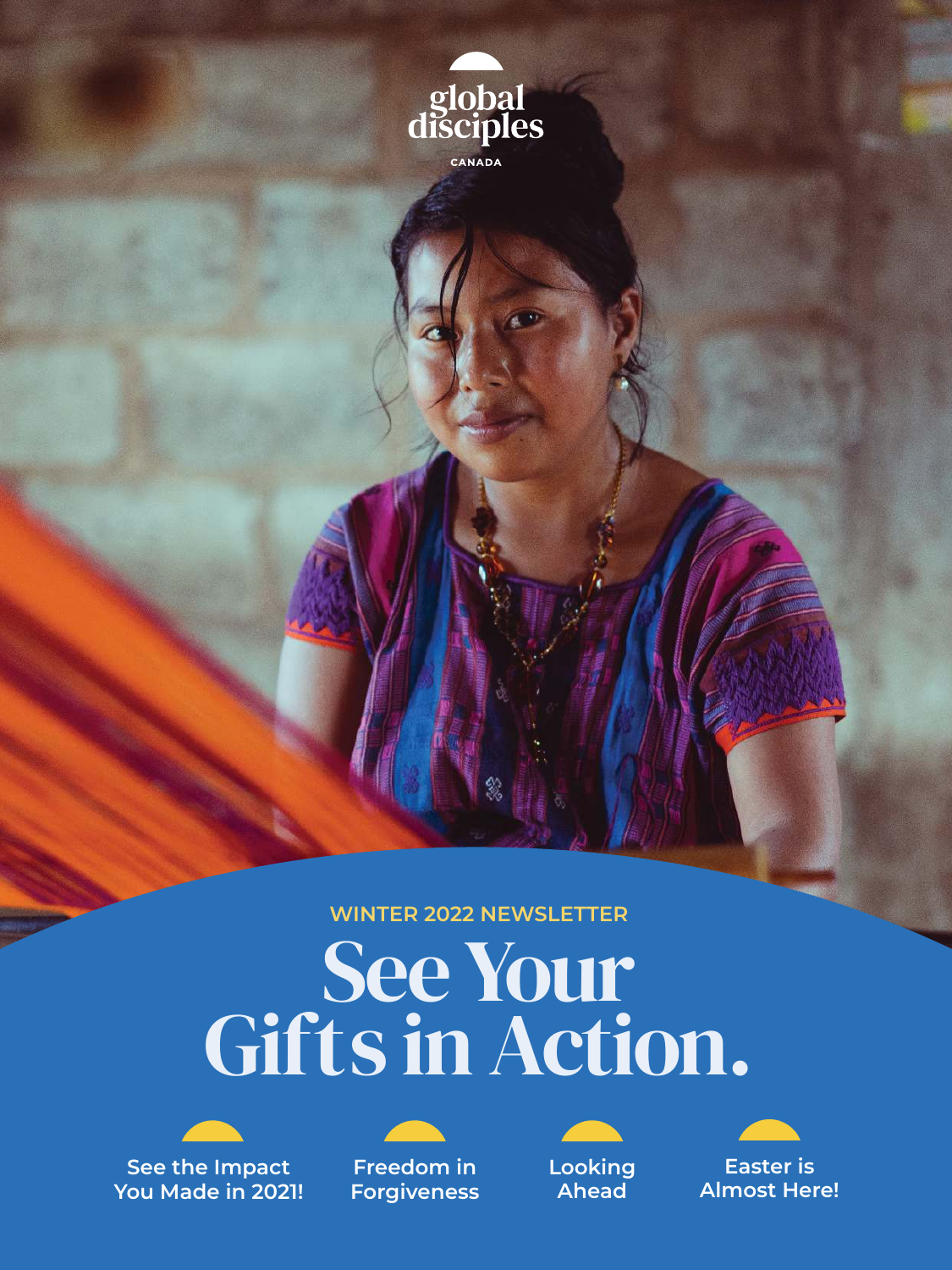# A Message from the Executive Director



**The new year has begun and we at Global Disciples Canada are feeling renewed by God's grace and love. We are so thankful for our amazing community of supporters.**

Reflecting on 2021 brings many mixed emotions, but the emotion that rises to the forefront is one of deep gratitude. God was and is with us, and His hand is at work.

By God's providence, Global Disciples was able to adapt and innovate during the COVID-19 pandemic. We were able to shift strategically to better multiply and scale up our Discipleship Training Programs over this coming year. Already, the number of Certified Trainers on our international staff has doubled!

As you read Akin's story on page 4, along with our program updates, I hope you know that none of this would be possible without your prayers and generous partnership.

**YOU are an important part of the Global Disciples Canada family. Your generosity is bringing God's light to the farthest reaches of the world!** We are so grateful for your continued support on Jesus' Great Commission.



Andre Lesur

**Andre Lesur** Executive Director, Global Disciples Canada

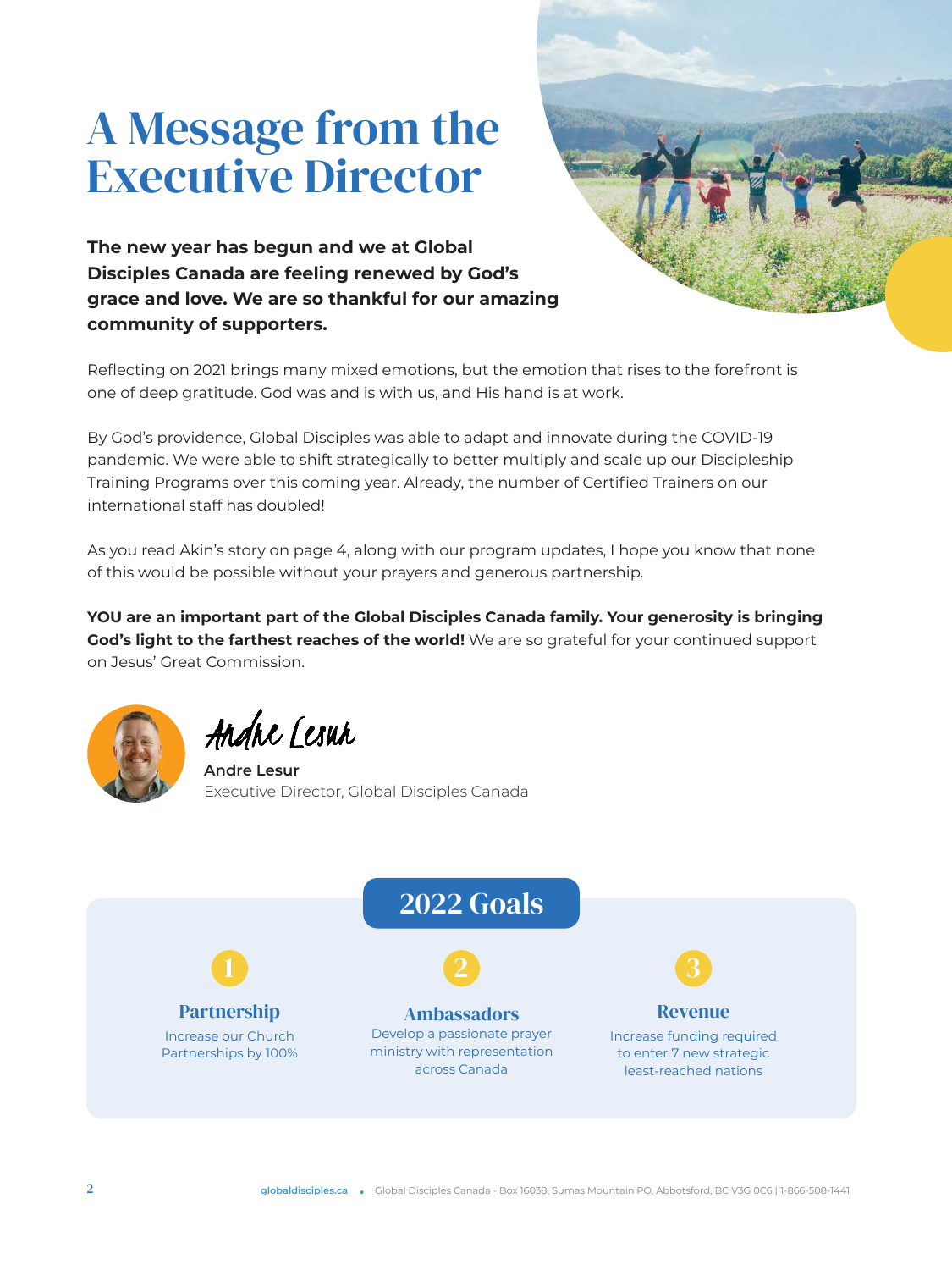# See the Impact You Made in 2021!

### **A Year of Strategic Shifts and Expansion**

**Wow—can you believe how far we have come? Looking back on 2021, it is incredible to see the good work God has been doing through Global Disciples Canada, supported by our amazing community of generous donors.**

**Despite many challenges posed by COVID-19 pandemic restrictions, within just twelve months, thousands of new disciples were trained and tens of thousands of new believers came to know Christ!**

#### **The Lord is faithful!**

**Your partnership means more than ever as we build upon 2021's big wins, forging ahead to create a world where everyone has the opportunity to hear the Good News.**

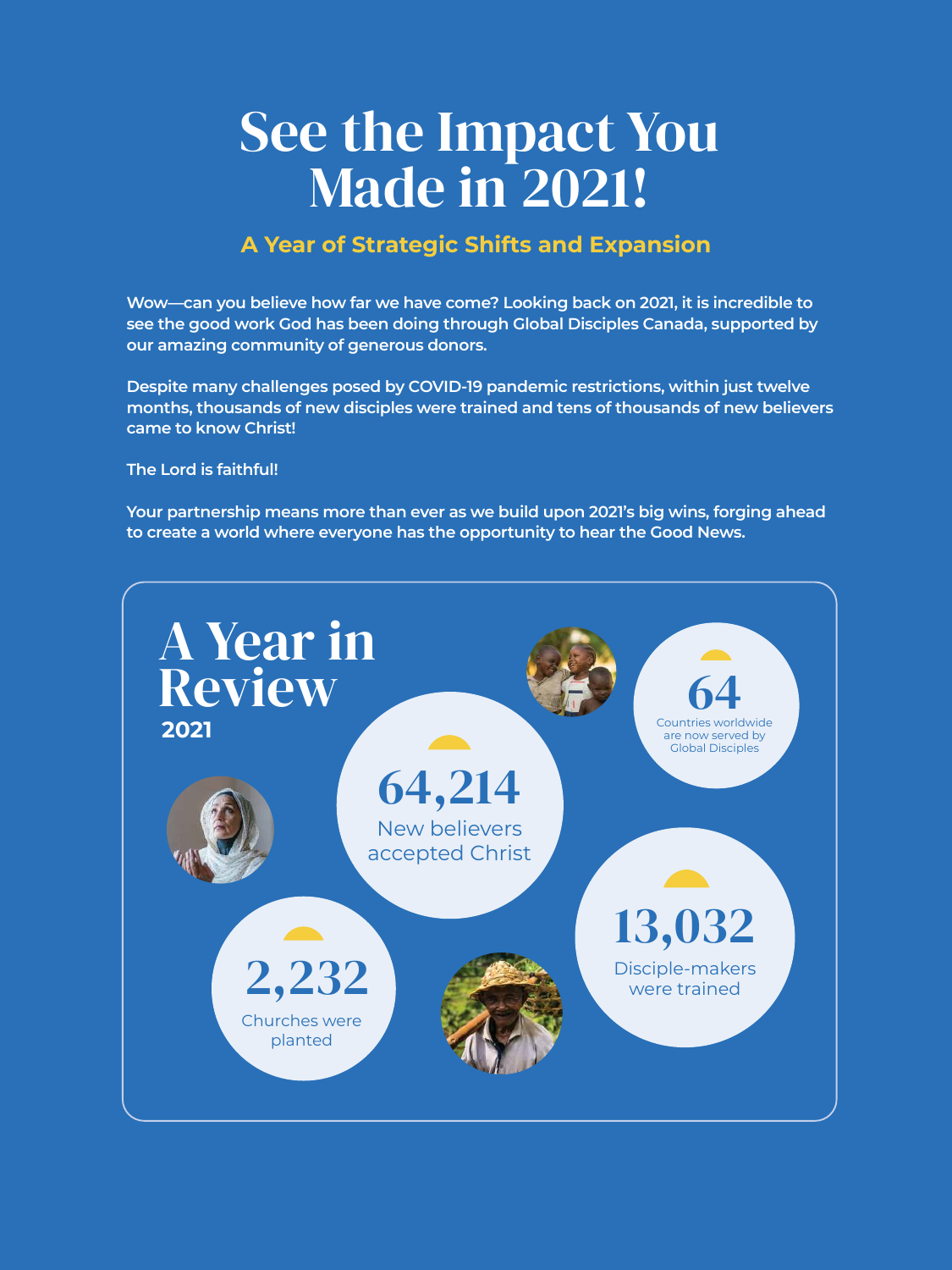Less than 1% of people in Niger are saved, but God's message of salvation is spreading.

# Freedom in Forgiveness

## **Akin's Story**

**Akin grew up in a small community in Niger, knowing the same neighbours most of his life. Like many people in his community, it wasn't until his adulthood that Akin had the opportunity to know Jesus.**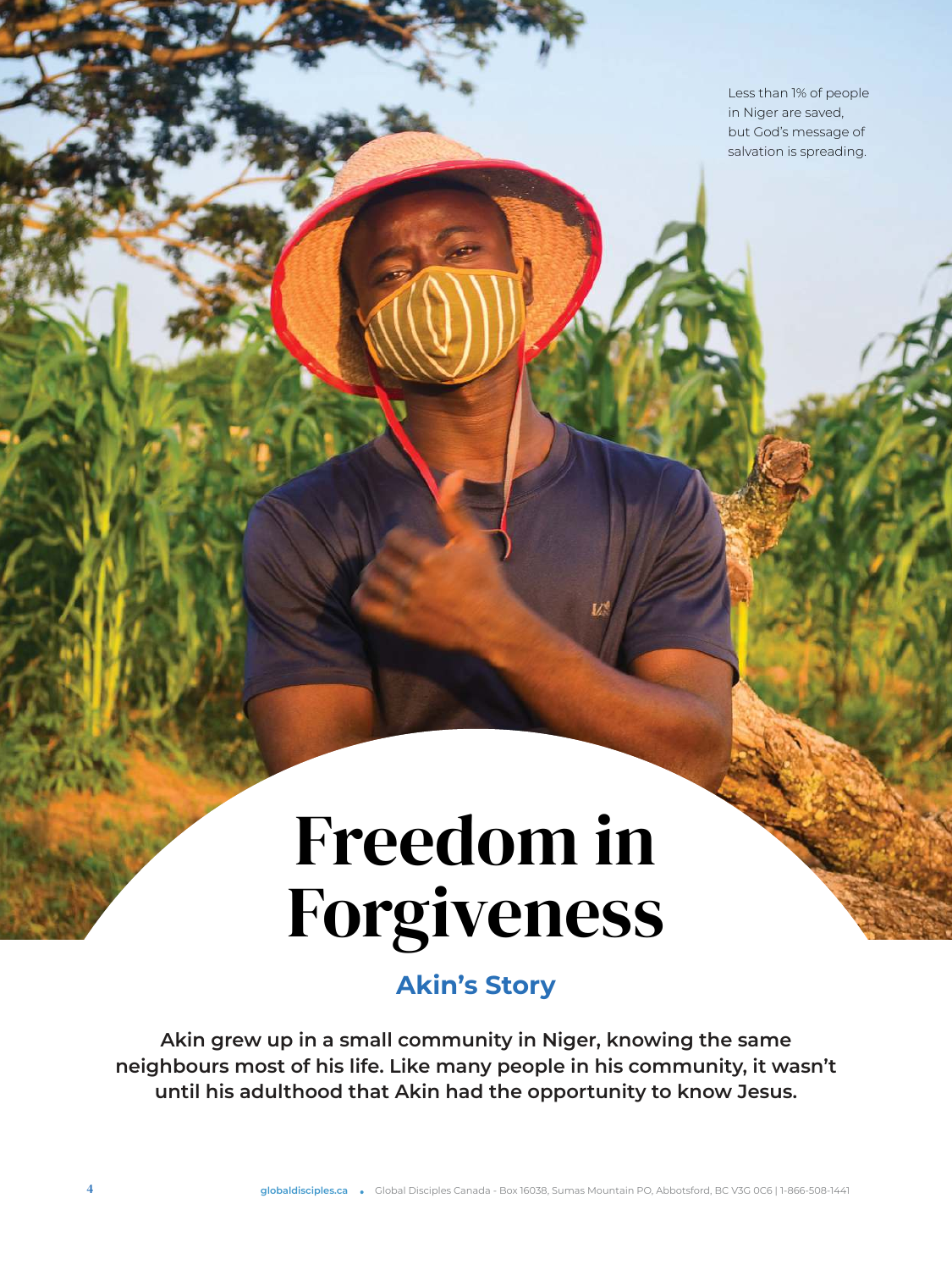#### **You see, in Niger, less than one percent of the population is Christian. But God is moving in unexpected ways...**

When Akin was approached by a local church director about joining the Discipleship Mission Training Program, he felt a stirring in his heart. *"It was like nothing I've ever experienced before,"* says Akin. *"I heard God calling me, so I said yes, but I did not know what God would ask of me."*

He fell into the program with ease. Akin was a keen student, wholly devoted to his walk with Christ and passionate about sharing the Gospel. Before long, he knew it would be his turn to start training the next generation of disciplemakers. Everything seemed to be falling into place.

#### **One day, Akin received devastating news that tested his developing faith.**

There was a knock at his door. A neighbour was standing on his doorstep with Akin's young nephews. *"I'm sorry to bring such terrible news, but your brother and sister-in-law are dead,"* the neighbour had said. "They have been murdered by your uncle."

Akin's world was suddenly spinning. *"My beloved brother and his wife were gone. My poor nephews were orphaned,"* says Akin. *"The injustice of it all was nearly too much to bear."*

Without a second thought, Akin took his nephews in as his own children.

Day by day, as the grief moved through him, Akin was able to turn back to his Discipleship Training Program with great focus. Life was busy, of course, with his new charges, but he wanted to make

sure he gave them the best life possible.

A few months later, when the church director approached Akin about sharing a sermon with the community, Akin felt ready. The topic was supposed to be forgiveness. He worked hard studying the scripture to put together a message that he hoped would inspire the people in his village.

The day came and Akin gathered his notes and his Bible and approached the podium. As he stood in front of his community, looking out at their expectant faces, he became quiet and still. His brother's face came to mind, and immediately he felt his heat rise—it was anger.

*"I realized I had not forgiven my uncle. In fact, in my darkest moments, I had even been secretly imagining my revenge,"* says Akin. *"I knew at that moment that I couldn't possibly speak on forgiveness when there was unfinished business in my own heart."*

God's presence fell upon him and Akin knew what he had to do. He set down his notes and took a deep breath and began to speak.

Akin shared his entire story. He shared his brokenness...his anger. And he also shared that he knew he was called to forgive his uncle. Standing there in front of his community, he prayed for the soul of his uncle. *"With God and my whole village as witness, I was able to forgive my uncle on a level that I didn't even know was possible,"* says Akin.

In the crowd, people whispered in disbelief. How could Akin forgive



Not only did forgiveness transform Akin's heart, but it inspired 11 people to accept Christ into their hearts.

someone who had betrayed his own family so badly? Someone who had left children without their parents? Surely revenge would be justifiable in a case like this?

But God's power of forgiveness poured into Akin, bringing a sense of peace that he had never felt before.

Akin's story spread throughout the community—a living testimony to the sheer power of forgiveness.

As a result, 11 people decided to dedicate their lives to Christ. Before long, there were enough believers in the village to open up a church. And it is creating a ripple effect. People in villages nearby have also started to hear the Good News and are receiving salvation. Faith in the Lord is growing in Niger. Praise God!

Thank you to those who continue to pray for transformation in Niger.

There are so many more places where people are yearning for God's salvation. Your ongoing gifts help us in sharing the message of love and hope in Christ to the ends of the earth.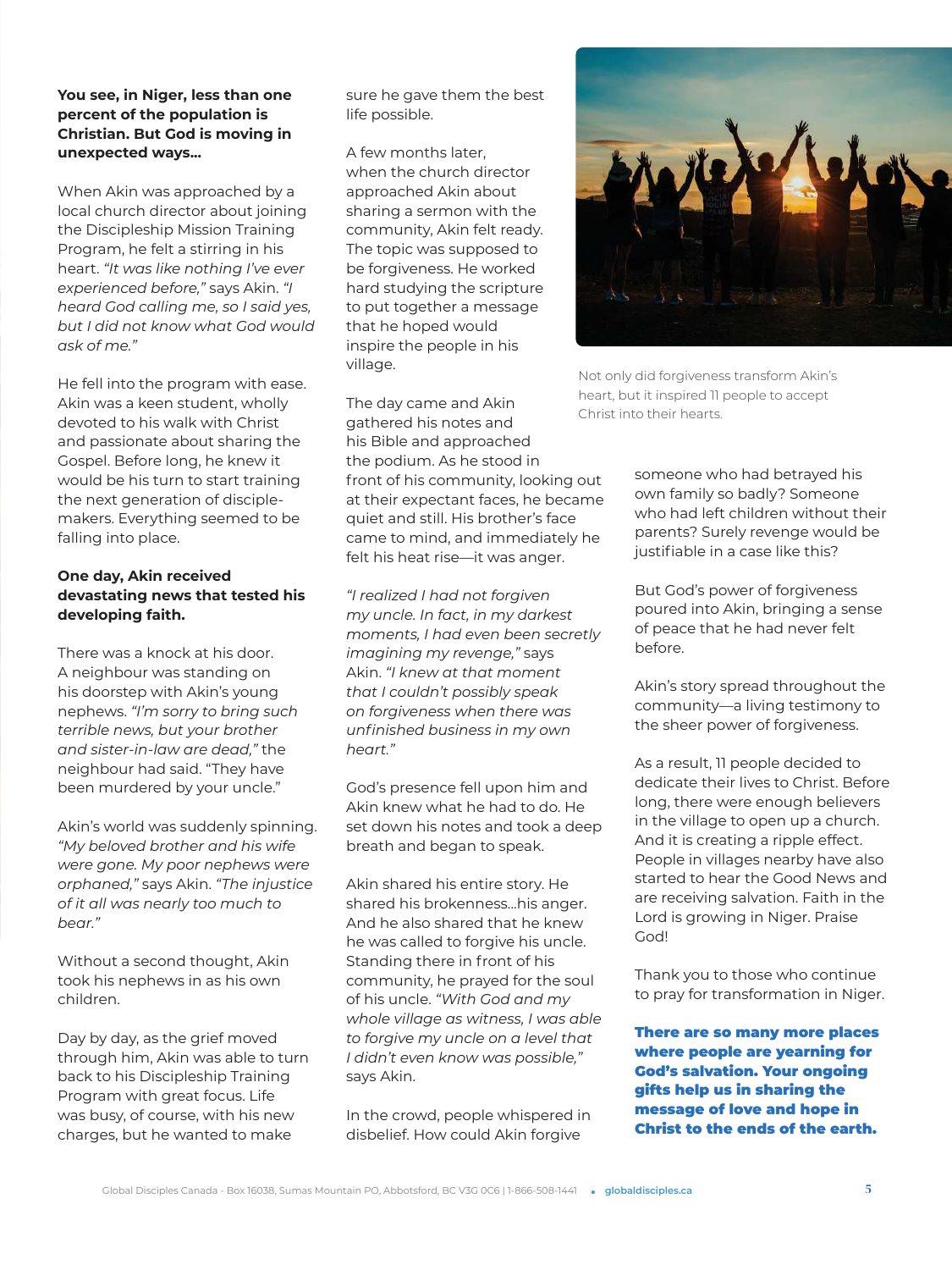# Looking Ahead

### **A Lot is Happening this Spring!**

As you may know, at Global Disciples our Great Commission strategy is simple: teach people how to be disciple makers in areas that are least-reached by the Gospel and give them the tools they need to lead and economically selfsustain their ministry within three years.

We train ordinary men and women, young and old, to share the Gospel, make disciples, and plant churches among the least-reached people. This year, we have plans in motion to make great strides forward in expanding operations around the world. Spring will be packed with training events around the world.

In February and March, Annual Equipping Events (AEE) are taking place in Kenya,

Rwanda, Ethiopia, India, Uganda, Cameroon, Nepal, South Africa, Central Africa, El Savador... and more locations!

Additionally, Small Business Development (SBD) training events will be happening in Mexico, Nigeria, South Africa, Cameroon, and Tanzania; and Leadership Training is scheduled in Brazil and Myanmar.

We look forward to hearing stories of transformation pour in from international teams working to share Christ's love far and wide. It's only possible with your help, and we are so grateful for continued support from all of our generous donors!

### **Global Disciples**  Canada Staff Updates:



We were excited to welcome Melanie Willemse to our team in October as our Prayer Coordinator and Liaison with Private Trusts and Foundations.



Meet Melanie!



The flooding that ravaged Abbotsford, British Columbia last November impacted our staff members Patricia Hyslop (Office Manager) and Rebecca Perrie (Bookkeeper). Thankfully both are safe.

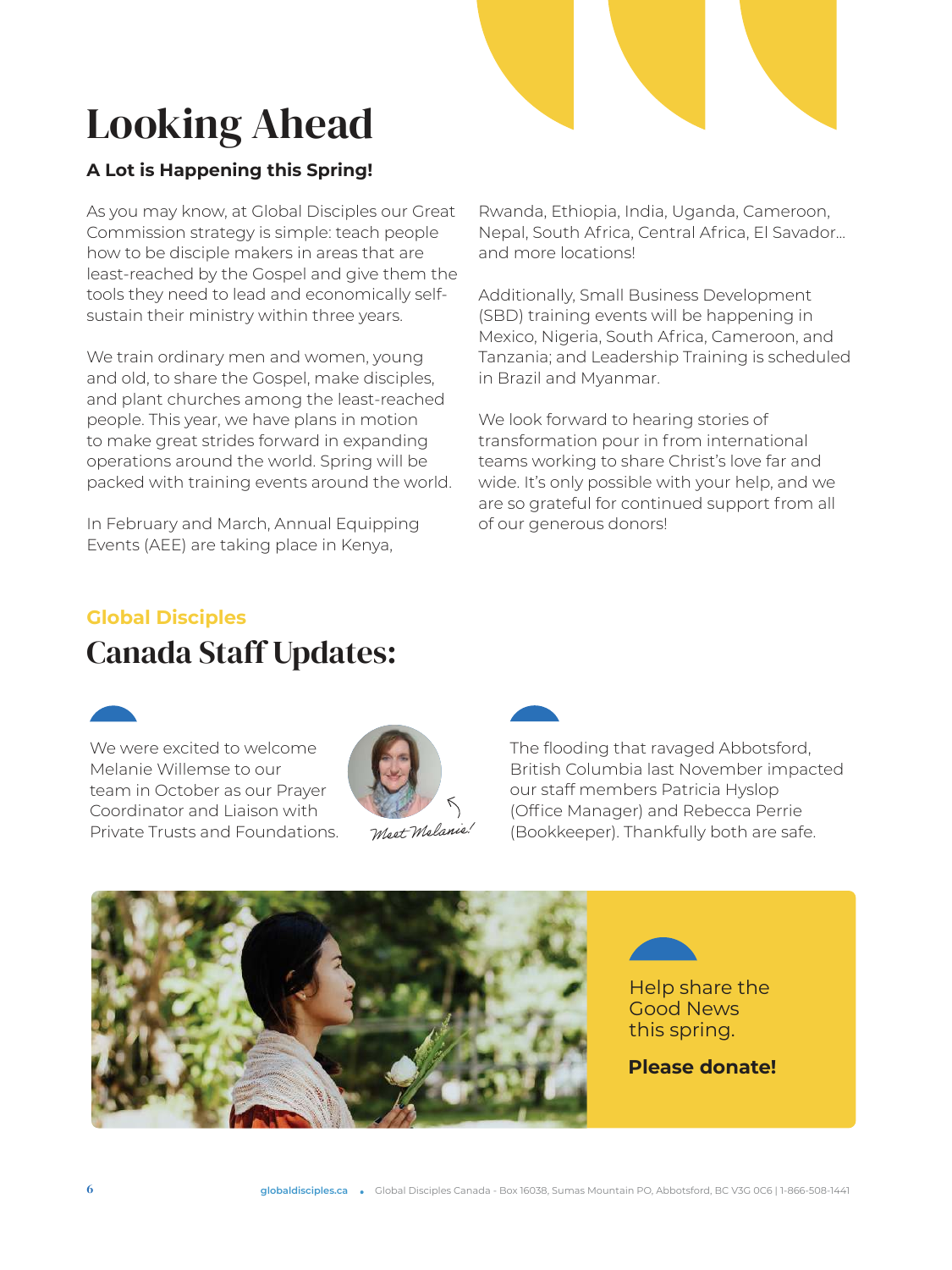

"I am the resurrection and the life. The one who believes in me will live, even though they die; and whoever lives by believing in me will never die." (John 11:25-26)

Christ died and rose again so that all may have eternal life. **Please donate today to spread Jesus' love around the world.**

## Easter is Almost Here!

### **Share the News of Christ's Resurrection**

Easter will be here before we know it. This is a very special season to honour the incredible sacrifice Jesus made through His death and resurrection—a gift that is not meant to be kept, but shared.

*For "everyone who calls on the name of the Lord will be saved." How then will they call on him in whom they have not believed? And how are they to believe in him of whom they have never heard? And how are they to hear without someone preaching? Romans 10:13-14*

Jesus paid the ultimate price, dying on the cross to pay the debt of all of our sins, and on the third day, He rose again. Jesus rose to be crowned as king over all things in heaven and on earth.

God calls each of us to account and summons *all people everywhere to live* in His glorious

freedom and salvation. What a privilege to live as Christ ambassadors here on earth and bringing God's kingdom to here on earth.

#### **This Easter, we invite you to celebrate Christ's victory over death and the promise of eternal life for those who follow him.**

The Good News should be freely available and accessible to all. Your support this Easter directly impacts disciples around the world who are working hard to shine God's light in the darkest corners, sharing the Good News of Easter.

#### **Join us to bring the message of God's love to the least-reached. Please give generously today.**